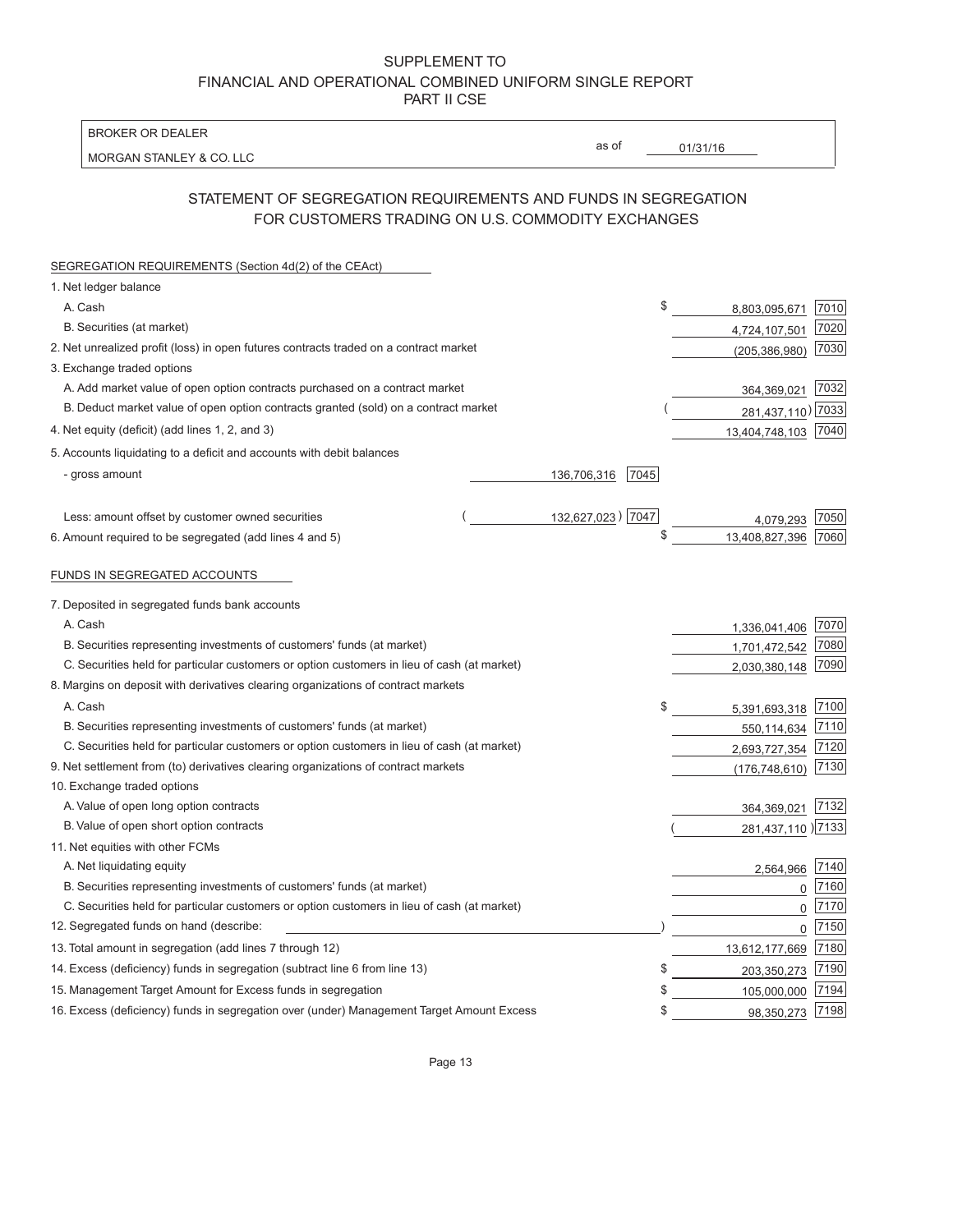|                          | <b>BROKER OR DEALER</b>                                                                                  | as of                  |          |                        |
|--------------------------|----------------------------------------------------------------------------------------------------------|------------------------|----------|------------------------|
| MORGAN STANLEY & CO. LLC |                                                                                                          |                        | 01/31/16 |                        |
|                          | STATEMENT OF SEGREGATION REQUIREMENTS AND FUNDS IN SEGREGATION<br>FOR CUSTOMERS' DEALER OPTIONS ACCOUNTS |                        |          |                        |
|                          | 1. Amount required to be segregated in accordance<br>with Commission regulation 32.6                     | \$                     |          | 0 <sup>1</sup><br>7200 |
|                          | 2. Funds in segregated accounts                                                                          |                        |          |                        |
|                          | A. Cash                                                                                                  | \$<br>7210<br>$\Omega$ |          |                        |
|                          | B. Securities (at market)<br>C. Total                                                                    | 7220<br>0              |          | 7230                   |
|                          | 3. Excess (deficiency) funds in segregation                                                              |                        |          |                        |
|                          | (subtract line 2.C from line 1)                                                                          |                        |          | 7240                   |
|                          |                                                                                                          |                        |          |                        |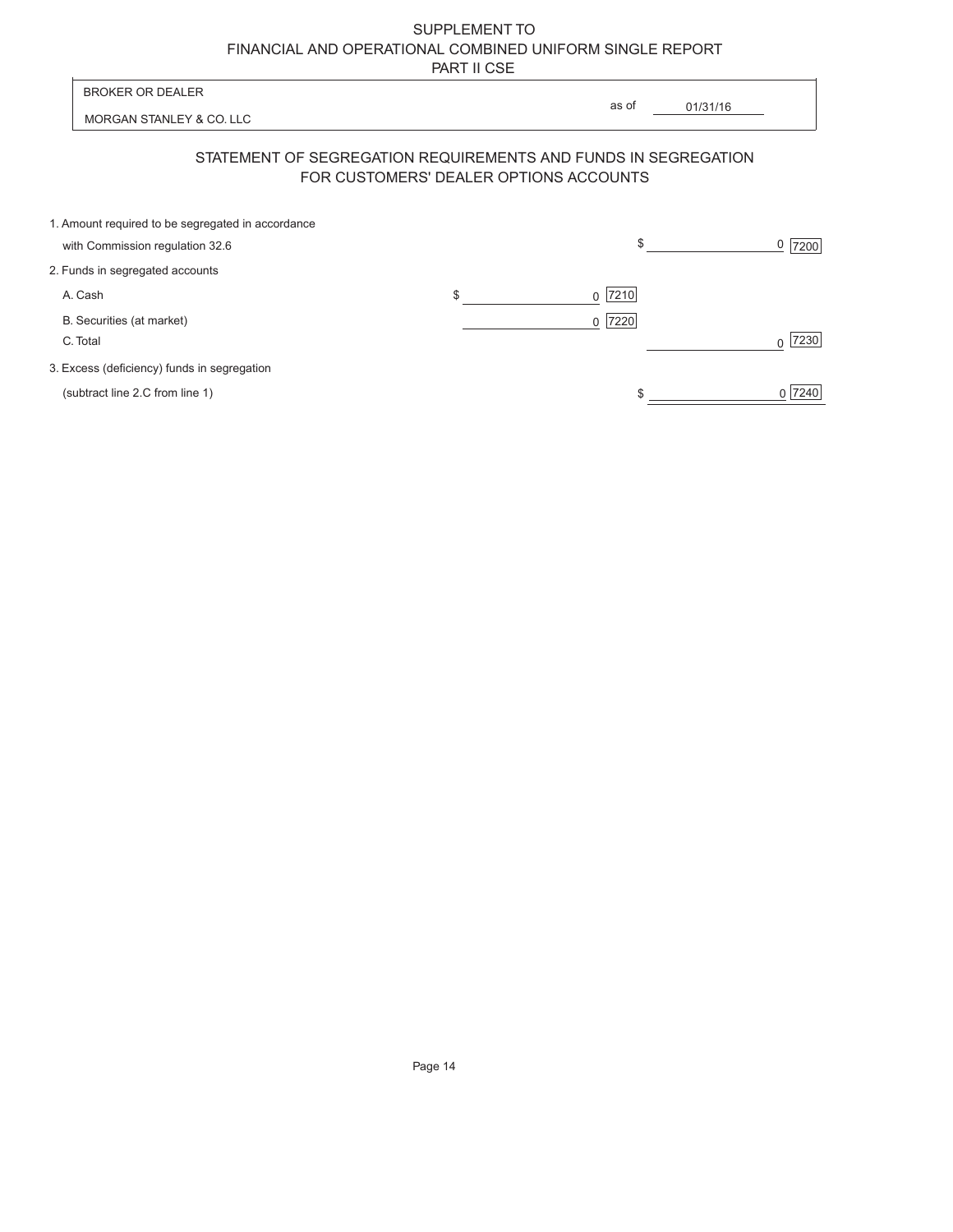PART II CSE

MORGAN STANLEY & CO. LLC **a**s of <u>01/31/16</u>

as of

### STATEMENT OF SECURED AMOUNTS AND FUNDS HELD IN SEPARATE ACCOUNTS PURSUANT TO COMMISSION REGULATION 30.7

### FOREIGN FUTURES AND FOREIGN OPTIONS SECURED AMOUNTS

BROKER OR DEALER

| Amount required to be set aside pursuant to law, rule or regulation of a foreign government                  |  |                     |                     |      |
|--------------------------------------------------------------------------------------------------------------|--|---------------------|---------------------|------|
| or a rule of a self-regulatory organization authorized thereunder                                            |  |                     | \$                  | 7305 |
| 1. Net ledger balance - Foreign Futures and Foreign Option Trading - All Customers                           |  |                     |                     |      |
| A. Cash                                                                                                      |  |                     | \$<br>3,233,264,168 | 7315 |
| B. Securities (at market)                                                                                    |  |                     | 1,613,495,907       | 7317 |
| 2. Net unrealized profit (loss) in open futures contracts traded on a foreign board of trade                 |  |                     | (497, 153, 194)     | 7325 |
| 3. Exchange traded options                                                                                   |  |                     |                     |      |
| A. Market value of open option contracts purchased on a foreign board of trade                               |  |                     | 19,844,761          | 7335 |
| B. Market value of open contracts granted (sold) on a foreign board of trade                                 |  |                     | (7, 492, 921)       | 7337 |
| 4. Net equity (deficit) (add lines 1.2. and 3.)                                                              |  |                     | 4,361,958,721       | 7345 |
| 5. Accounts liquidating to a deficit and accounts with                                                       |  |                     |                     |      |
| debit balances - gross amount                                                                                |  | 7351<br>112,649,562 |                     |      |
| Less: amount offset by customer owned securities                                                             |  | 109,521,324) 7352   | 3,128,238           | 7354 |
| 6. Amount required to be set aside as the secured amount - Net Liquidating Equity Method (add lines 4 and 5) |  |                     | \$<br>4,365,086,959 | 7355 |
| 7. Greater of amount required to be set aside pursuant to foreign jurisdiction (above) or line 6.            |  |                     | \$<br>4,365,086,959 | 7360 |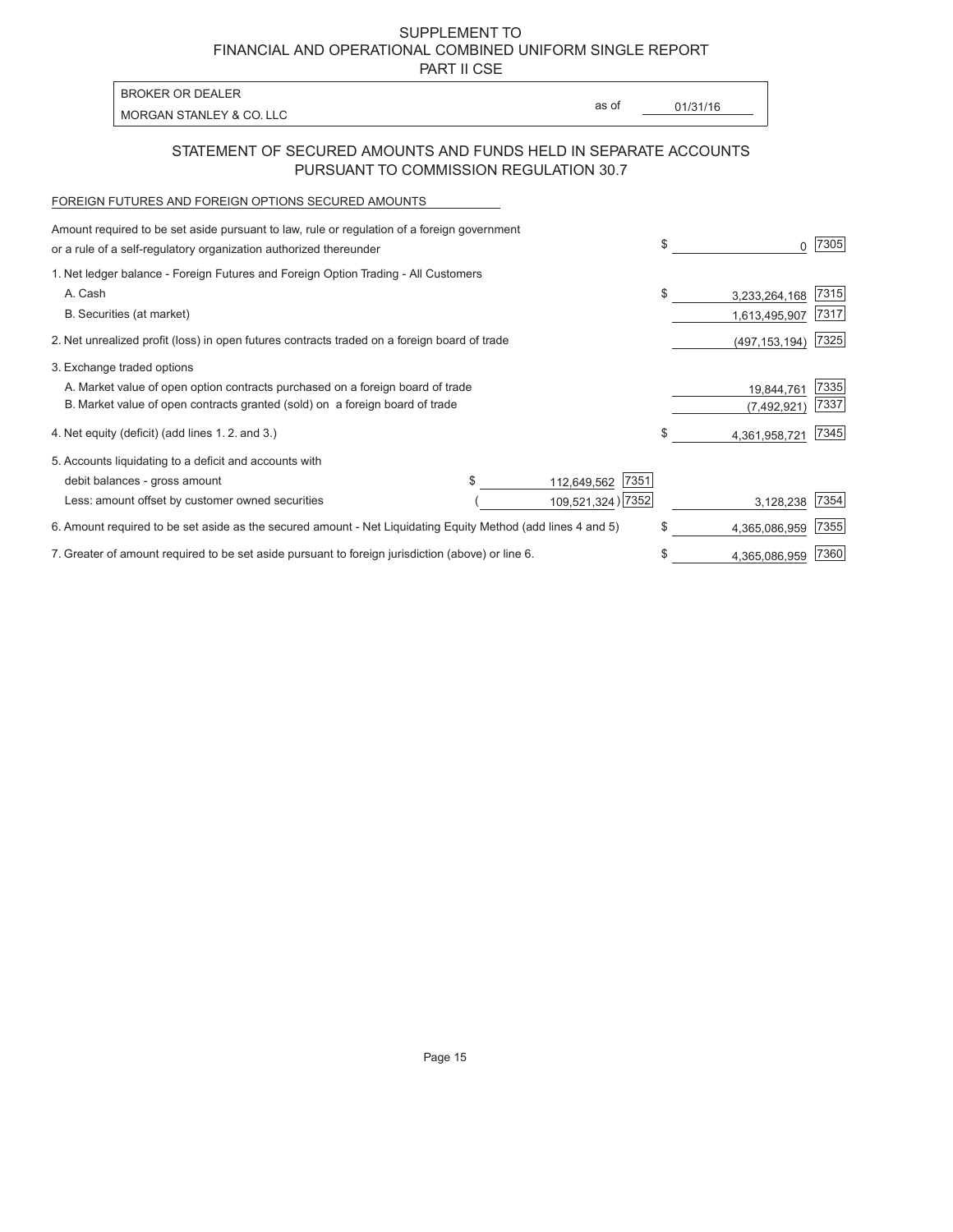BROKER OR DEALER

MORGAN STANLEY & CO. LLC

01/31/16 as of

### STATEMENT OF SECURED AMOUNTS AND FUNDS HELD IN SEPARATE ACCOUNTS PURSUANT TO COMMISSION REGULATION 30.7

#### FUNDS DEPOSITED IN SEPARATE REGULATION 30.7 ACCOUNTS

| \$                                                                                                                                                                                                                                                                    |                                                                                                                                                                                                                                                                                                                               |
|-----------------------------------------------------------------------------------------------------------------------------------------------------------------------------------------------------------------------------------------------------------------------|-------------------------------------------------------------------------------------------------------------------------------------------------------------------------------------------------------------------------------------------------------------------------------------------------------------------------------|
|                                                                                                                                                                                                                                                                       |                                                                                                                                                                                                                                                                                                                               |
|                                                                                                                                                                                                                                                                       | 1,065,078,626 7530                                                                                                                                                                                                                                                                                                            |
|                                                                                                                                                                                                                                                                       |                                                                                                                                                                                                                                                                                                                               |
|                                                                                                                                                                                                                                                                       |                                                                                                                                                                                                                                                                                                                               |
|                                                                                                                                                                                                                                                                       |                                                                                                                                                                                                                                                                                                                               |
|                                                                                                                                                                                                                                                                       | 369,469,181 7570                                                                                                                                                                                                                                                                                                              |
|                                                                                                                                                                                                                                                                       |                                                                                                                                                                                                                                                                                                                               |
| \$                                                                                                                                                                                                                                                                    |                                                                                                                                                                                                                                                                                                                               |
|                                                                                                                                                                                                                                                                       |                                                                                                                                                                                                                                                                                                                               |
|                                                                                                                                                                                                                                                                       |                                                                                                                                                                                                                                                                                                                               |
|                                                                                                                                                                                                                                                                       |                                                                                                                                                                                                                                                                                                                               |
|                                                                                                                                                                                                                                                                       | 0 7620                                                                                                                                                                                                                                                                                                                        |
|                                                                                                                                                                                                                                                                       |                                                                                                                                                                                                                                                                                                                               |
|                                                                                                                                                                                                                                                                       |                                                                                                                                                                                                                                                                                                                               |
| \$                                                                                                                                                                                                                                                                    |                                                                                                                                                                                                                                                                                                                               |
|                                                                                                                                                                                                                                                                       |                                                                                                                                                                                                                                                                                                                               |
|                                                                                                                                                                                                                                                                       |                                                                                                                                                                                                                                                                                                                               |
|                                                                                                                                                                                                                                                                       |                                                                                                                                                                                                                                                                                                                               |
|                                                                                                                                                                                                                                                                       | 0 7680                                                                                                                                                                                                                                                                                                                        |
|                                                                                                                                                                                                                                                                       |                                                                                                                                                                                                                                                                                                                               |
|                                                                                                                                                                                                                                                                       |                                                                                                                                                                                                                                                                                                                               |
| \$                                                                                                                                                                                                                                                                    |                                                                                                                                                                                                                                                                                                                               |
|                                                                                                                                                                                                                                                                       |                                                                                                                                                                                                                                                                                                                               |
|                                                                                                                                                                                                                                                                       |                                                                                                                                                                                                                                                                                                                               |
|                                                                                                                                                                                                                                                                       |                                                                                                                                                                                                                                                                                                                               |
|                                                                                                                                                                                                                                                                       | 3,138,584,413 7740                                                                                                                                                                                                                                                                                                            |
|                                                                                                                                                                                                                                                                       |                                                                                                                                                                                                                                                                                                                               |
|                                                                                                                                                                                                                                                                       | 0 7760                                                                                                                                                                                                                                                                                                                        |
|                                                                                                                                                                                                                                                                       | 0 7765                                                                                                                                                                                                                                                                                                                        |
|                                                                                                                                                                                                                                                                       | 4,573,132,220 7770                                                                                                                                                                                                                                                                                                            |
|                                                                                                                                                                                                                                                                       |                                                                                                                                                                                                                                                                                                                               |
|                                                                                                                                                                                                                                                                       | \$<br>208,045,261 7380                                                                                                                                                                                                                                                                                                        |
|                                                                                                                                                                                                                                                                       | 105,000,000 7780<br>\$                                                                                                                                                                                                                                                                                                        |
|                                                                                                                                                                                                                                                                       | 103,045,261 7785<br>\$                                                                                                                                                                                                                                                                                                        |
| \$<br>9. Excess (deficiency) set Aside Funds for Secured Amount (subtract Line 7 Secured<br>10. Management Target Amount for Excess funds in separate section 30.7 accounts<br>11. Excess (deficiency) funds in separate 30.7 accounts over (under) Management Target | 548,339,550 7500<br>516,739,076 7520 \$<br>369,469,181 7540<br>$0$ 7560<br>$0$ 7580<br>$0$  7590 <br>$0$ 7600<br>$0$ 7610<br>$0)$ 7615<br>$0$ 7640<br>$0$ 7650<br>$0$ 7660<br>$0$ 7670<br>$0)$ 7675<br>2,379,338,260 7700<br>1,244,026,726 7710<br>(497, 132, 470) 7720<br>19,844,818 7730<br>$(7,492,921)$ <sup>[7735]</sup> |